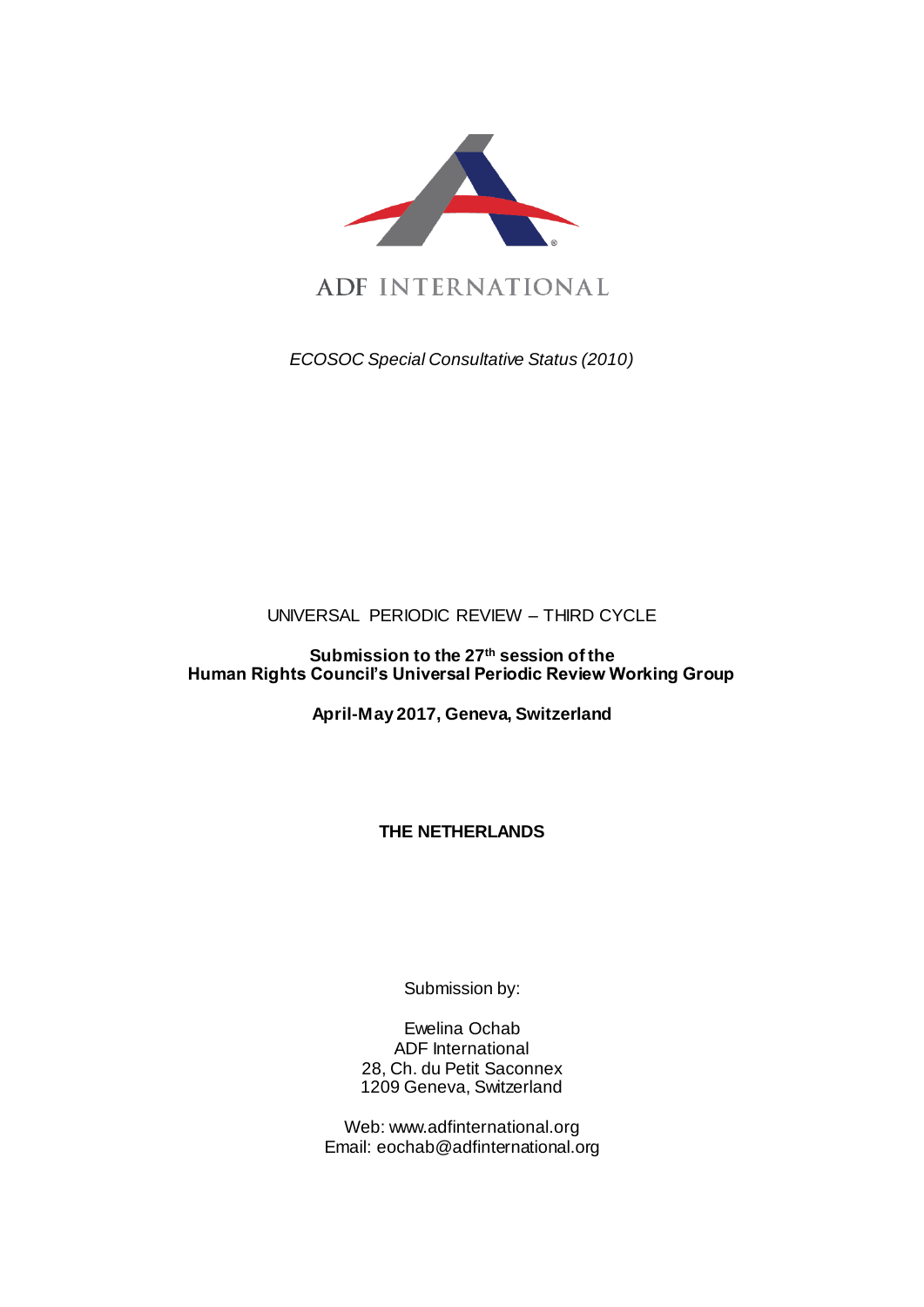### **Introduction**

- 1. ADF International is a global alliance-building legal organization that advocates for religious freedom, life, and marriage and family before national and international institutions. As well as having ECOSOC consultative status with the United Nations (registered name 'Alliance Defending Freedom'), ADF International has accreditation with the European Commission and Parliament, the Organization for Security and Co-operation in Europe, and the Organization of American States, and is a participant in the FRA Fundamental Rights Platform.
- 2. This report focuses on the Netherlands' failure to adequately protect the right to life of its citizens, as per Article 6 of the International Covenant on Civil and Political Rights, Article 6 of the Convention on the Rights of the Child, and Article 3 of the Universal Declaration of Human Rights. In particular, the report focuses on the Netherlands' euthanasia law.

# **(a) The Law on Euthanasia**

### *Background*

- 3. In 2002, the Netherlands was the first European state to legalize euthanasia. The Termination of Life on Request and Assisted Suicide (Review Procedures) Act 2002 (the 2002 Act) regulates the practice of euthanasia and assisted suicide in the Netherlands.
- 4. Chapter II, Article 2, of the 2002 Act provides that:

1. The requirements of due care, referred to in Article 293 second paragraph Penal Code mean that the physician:

a. holds the conviction that the request by the patient was voluntary and well-considered,

b. holds the conviction that the patient's suffering was lasting and unbearable,

c. has informed the patient about the situation he was in and about his prospects,

d. and the patient holds the conviction that there was no other reasonable solution for the situation he was in.

e. has consulted at least one other, independent physician who has seen the patient and has given his written opinion on the requirements of due care, referred to in parts a - d, and

f. has terminated a life or assisted in a suicide with due care.

- 5. The decisive element is whether the suffering is 'lasting' and 'unbearable', with the 'unbearable suffering' to be defined by the patient. The illness does not have to be terminal. It is commonly accepted that persons suffering from psychological illnesses are covered by this provision.
- 6. Furthermore, the 2002 Act allows euthanasia of children between the ages of 12 and 16 years, teenagers between 16 and 18, and incompetent persons.
- 7. Children between 12 and 16 can request to be euthanized with the agreement of the parent or guardian in accordance with Chapter II, Article 2, 4 of the 2002 Act:

If the minor patient is aged between twelve and sixteen years and may be deemed to have a reasonable understanding of his interests, the physician may carry out the patient's request, provided always that the parent or the parents exercising parental authority and/or his guardian agree with the termination of life or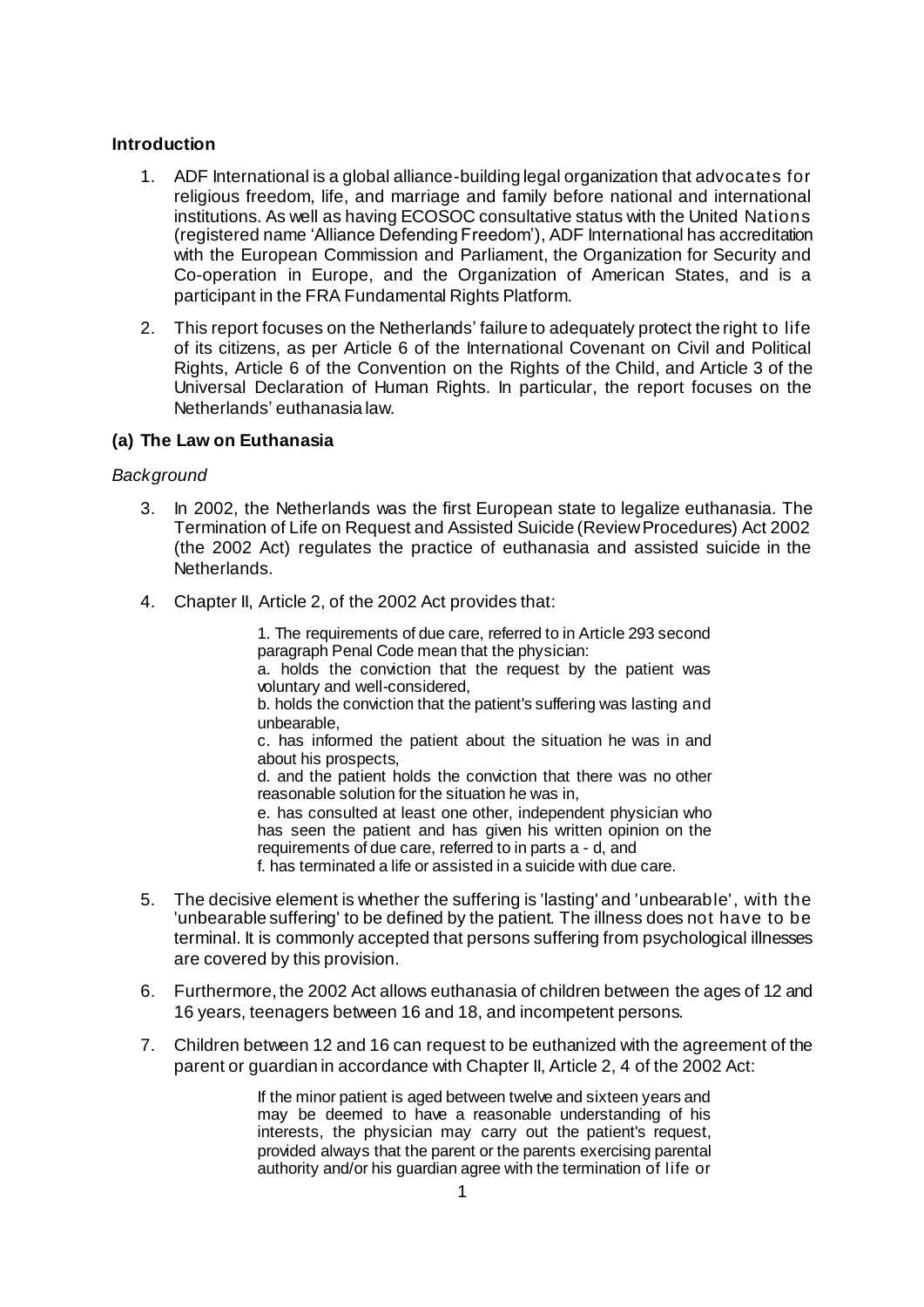the assisted suicide. The second paragraph applies mutatis mutandis.

8. Teenagers between 16 and 18 can request to be euthanized with the parent or guardian being involved in the decision-making in accordance with Chapter II, Article 2, 3 of the 2002 Act:

> If the minor patient has attained an age between sixteen and eighteen years and may be deemed to have a reasonable understanding of his interests, the physician may carry out the patient's request for termination of life or assisted suicide, after the parent or the parents exercising parental authority and/or his guardian have been involved in the decision process.

9. Persons aged 16 or older who lack capacity to express their will can be euthanized if they have made a prior request, in accordance with Chapter II, Article 2, 2 of the 2002 Act:

> If the patient aged sixteen years or older is no longer capable of expressing his will, but prior to reaching this condition was deemed to have a reasonable understanding of his interests and has made a written statement containing a request for termination of life, the physician may carry out this request. The requirements of due care, referred to in the first paragraph, apply mutatis mutandis.

- 10. Any request of euthanasia must be voluntary and carefully considered, and be an informed decision. The patient must also be competent to make the request.<sup>1</sup>
- 11. An independent physician must see the patient and provide a written opinion. <sup>2</sup> The due medical care requirement obliges the physician performing euthanasia to do so with due care and attention. This includes using life-ending substances approved by the Royal Dutch Pharmacological Association and being present during the whole procedure.<sup>3</sup>
- 12. Only physicians are allowed to provide euthanasia. Initially, only the patient's treating physician was able to provide euthanasia. Currently, the physician must know the patient 'sufficiently well' to be able to assess the request of euthanasia.<sup>4</sup>
- 13. After the fact, the physician must report each case of euthanasia to a pathologist. The pathologist then transfers the file to a monitoring committee. If the monitoring committee considers that the physician did not act with due care criteria, it forward s the case to a public prosecutor.<sup>5</sup> Only approximately 80% of euthanasia cases are reported.<sup>6</sup> Only 0.21% of all euthanasia cases between 1999 and 2009 were referred to a public prosecutor, but no prosecution has been brought.<sup>7</sup>
- 14. The 2014 Netherlands euthanasia report revealed that in 2014 there were 5 ,306 assisted deaths (by way of euthanasia and assisted suicide), an increase of over

 $\overline{a}$ 

<sup>7</sup> Ibid.

<sup>1</sup> Lewis Penney and Isra Black, *The Effectiveness of Legal Safeguards in Jurisdictions that Allow Assisted Dying. The Commission on Assisted Dying: Briefing Paper* (London, Demos, 2012) 23.

<sup>2</sup> Ibid., 24.

<sup>3</sup> Ibid., 24.

<sup>4</sup> Ibid., 8. <sup>5</sup> Ibid., 10.

<sup>6</sup> Ibid., 14.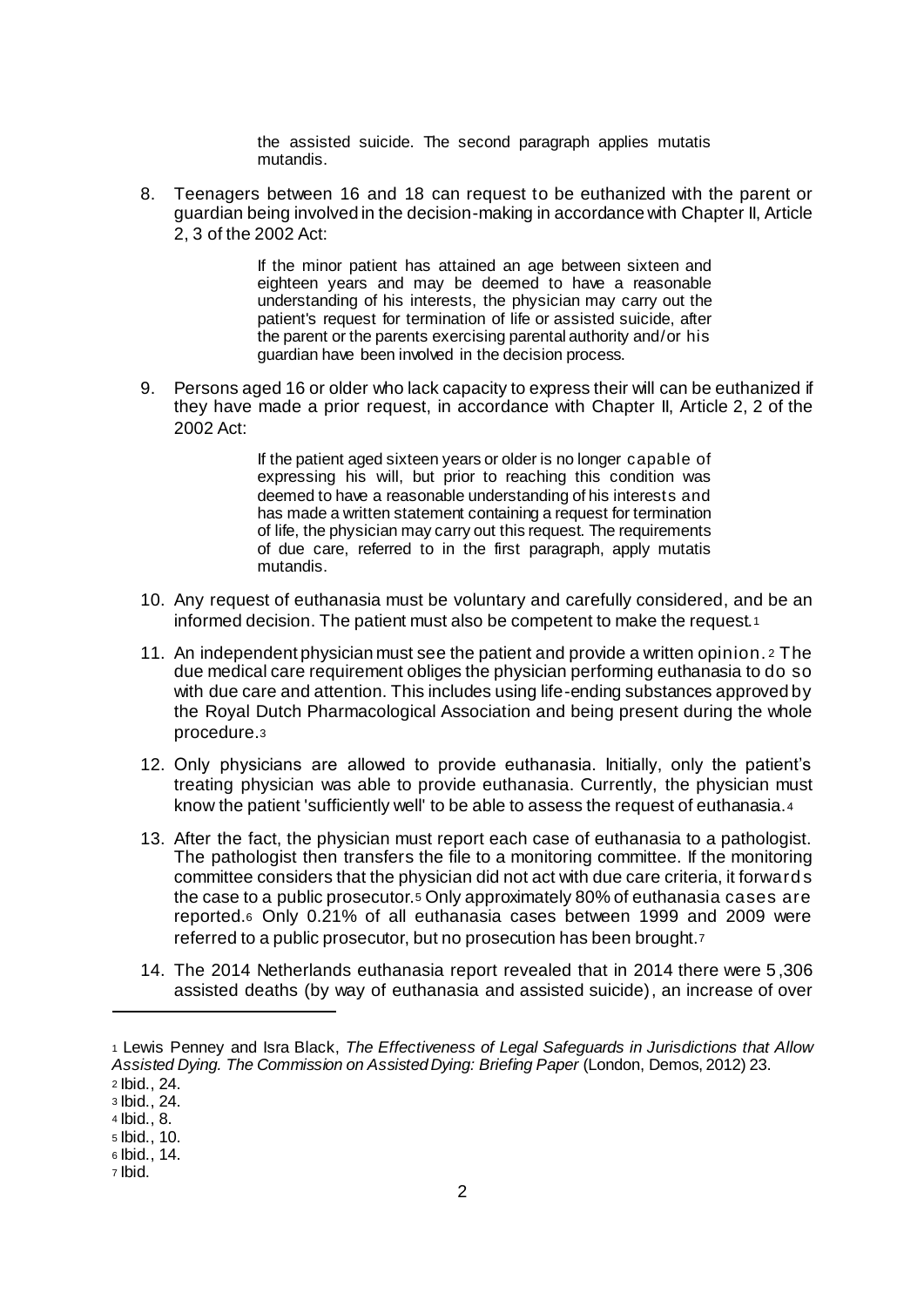10% from 2013, when 4,829 people were euthanized or assisted in suicide.<sup>8</sup> In 2013, there were 45 euthanasia cases conducted due to psychiatric disorders, having increased from 14 in 2012 and 13 in 2011.9 In 2013 alone, over 650 children were euthanized at their parents' request under the 2002 Act.<sup>10</sup>

15. A study conducted on 66 euthanasia or assisted suicide cases of psychiatric patients in Belgium between 2001 and 2014 revealed that:

> Most had chronic, severe conditions, with histories of attempted suicides and psychiatric hospitalizations. Most had personality disorders and were described as socially isolated or lonely. Depressive disorders were the primary psychiatric issue in 55%  $(n = 36)$  of cases. Other conditions represented were psychotic, posttraumatic stress or anxiety, somatoform, neurocognitive, and eating disorders, as well as prolonged grief and autism.<sup>11</sup>

16. The study concluded that the 'requests appear[ed] to involve considerable physician judgment, usually involving multiple physicians who do not always agree (sometimes without independent psychiatric input), but the euthanasia review committee generally defers to the judgments of the physicians performing'<sup>12</sup> euthanasia and assisted suicide.

#### *Cases*

- 17. In 2013, a woman suffering from a fear of contamination was euthanized as her life was 'dominated by fear.'13
- 18. A man in his 60s was euthanized in 2013 because of his depression. The man worked as a government agent, did not have a social life, never had a partner, and could not imagine continuing his life this way.<sup>14</sup>
- 19. The request of euthanasia by an autistic man in his 30s, known as Patient 2014-77, was approved and he was euthanized in 2014.<sup>15</sup>
- 20. Hannie Goudriaan, a former health care worker suffering from dementia, was 68 when she was euthanized. Around 2008, Goudriaan made wrote that if her illness

l

<sup>8</sup> Alex Schadenberg, Netherlands 2014 euthanasia report - another 10% increase in euthanasia, available at: http://alexschadenberg.blogspot.co.at/2015/10/netherlands-2014-euthanasia-report.html. <sup>9</sup> NL Times, Patients with psychiatric disorder more often euthanized, available at: http://www.nltimes.nl/2014/02/11/patients-psychiatric-disorder-often-euthanised/.

<sup>10</sup> Breitbart, 650 babies euthanized in the Netherlands each year under right to die law, available at: http://www.breitbart.com/london/2015/01/02/650-babies-euthanized-in-the-netherlands-each-yearunder-right-to-die-law/ (see also: http://www.lifenews.com/2015/01/02/doctors-euthanize-650-babiesunder-assisted-suicide-law-in-the-netherlands/).

<sup>11</sup> Scott Y. H. Kim, MD, PhD; Raymond G. De Vries, PhD; John R. Peteet, MD, Euthanasia and Assisted Suicide of Patients With Psychiatric Disorders in the Netherlands 2011 to 2014 http://archpsyc.jamanetwork.com/article.aspx?articleid=2491354.

<sup>12</sup> Ibid.

<sup>13</sup> NRC, Negen psychiatrische patiënten kregen vorig jaar euthanasia, available at: http://www.nrc.nl/nieuws/2014/01/11/negen-keer-euthanasie-op-patient-psychiatrie. <sup>14</sup> Ibid.

<sup>15</sup> Washington Post, Where the prescription for autism can be death, available at: https://www.washingtonpost.com/opinions/where-the-prescription-for-autism-can-bedeath/2016/02/24/8a00ec4c-d980-11e5-81ae-7491b9b9e7df\_story.html.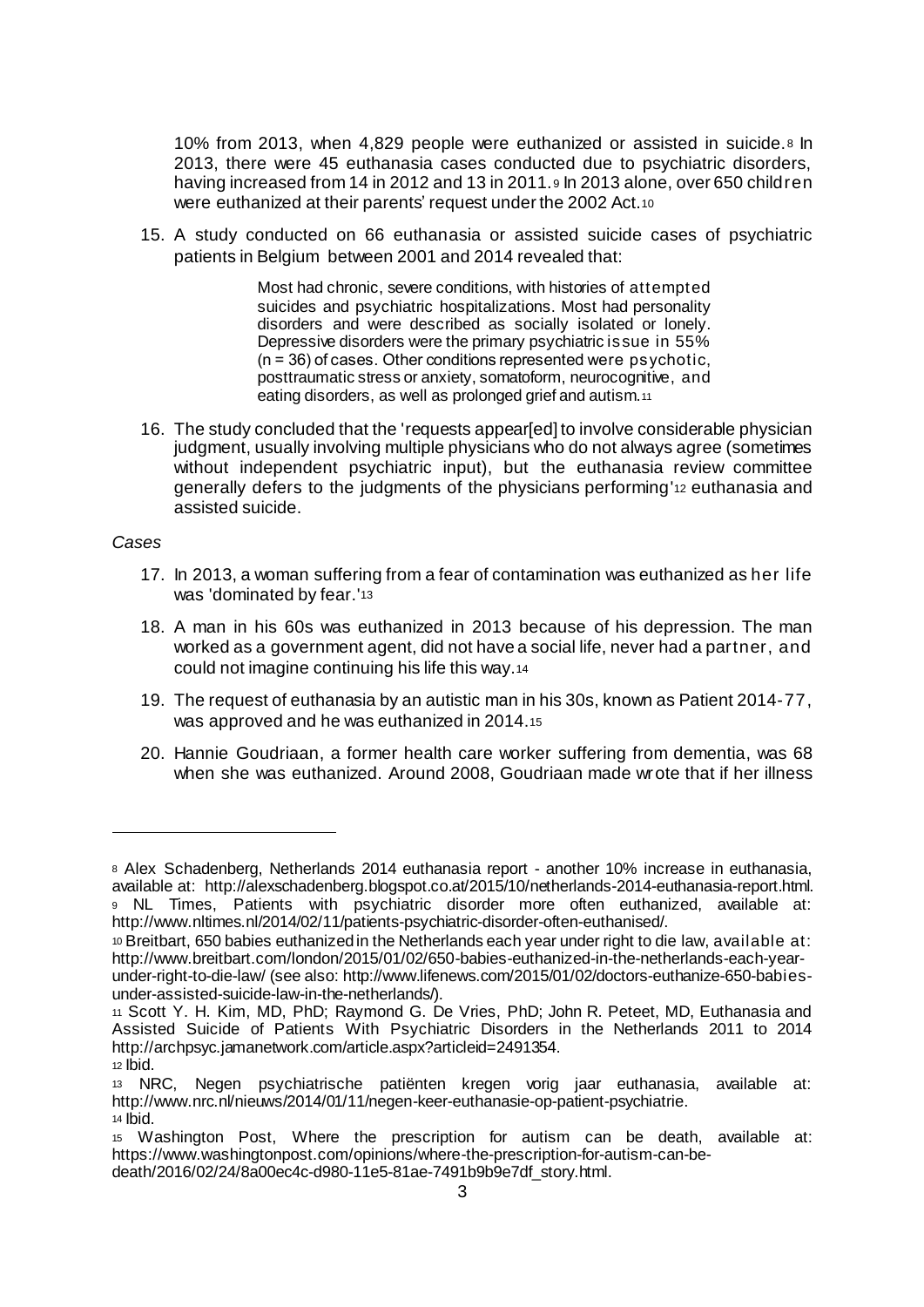progressed and she were not able to recognize her family, she would like to die. <sup>16</sup> In 2014, Goudriaan decided that it was time to be euthanized. The case was documented by Dutch television,<sup>17</sup> which portrayed her last moments and showed her enjoying occasional outings, driving a car, and communicating with doctors. Goudriaan was still a functioning person.

- 21. Around August 2014, an elderly woman requested to be euthanized after suffering a stroke, as she did not want to live in a care home.<sup>18</sup> The woman was left partially paralyzed after the stroke but it was reported that she was not suffering 'unbearably.'<sup>19</sup> Her request for euthanasia was approved nonetheless. The euthanasia review committee concluded that the medical professionals who approved the request had failed to exercise proper care when fulfilling their duties. <sup>20</sup> The case was then forwarded to the public prosecutor to be investigated.
- 22. Gaby Olthuis, 47, was euthanized because she was suffering from tinnitus (ear ringing). The euthanasia review committee reprimanded the doctors who approved the euthanasia request as the doctors had failed to consider other treatment options adequately and had failed to establish the required threshold of unbearable suffering.<sup>21</sup>
- 23. In April 2015, a mentally incompetent woman was euthanized after a court order was obtained by her family. The 80-year-old woman was not able to express her wishes. The clinic where the woman was staying fought against the emergency proceeding initiated by the woman's family and asked for an independent enquiry in relation to the conditions of the woman. This request was refused by the court. The clinic appealed against the decision. However, as the euthanasia was meant to be conducted very shortly, the clinic then initiated second emergency proceedings to stop the euthanasia until the appeal. This request was rejected. The woman was removed from the clinic and euthanized shortly afterwards. This was the first time a court order overrode a medical professional's decision not to approve euthanasia.<sup>22</sup>

### *Challenges*

- 24. There are no procedural safeguards that would ensure that the Dutch law on euthanasia is followed before euthanasia is carried out. The review of a euthanasia case is conducted after the euthanasia takes place. Therefore, the review is not an adequate safeguard protecting the most vulnerable from abuse. The euthanasia review committee considers only the information provided by the doctors.
- 25. As it is clear from the above cases, there is a noticeable shift in the Netherlands: from allowing euthanasia of patients in a medically futile condition of constant and

 $\overline{a}$ 

<sup>16</sup> Dutch News, Dutch documentary awakens euthanasia debate about wider rules, available at: http://www.dutchnews.nl/features/2016/02/a-huppekeeeuthanasia/?utm\_source=newsletter.

<sup>17</sup> NPO, Levenseindekliniek, available at: http://www.npo.nl/2doc-levenseindekliniek/15-02- 2016/VPWON\_1248719.

<sup>18</sup> Dutch News, Euthanasia clinic reprimanded for death of stroke victim, available at: http://www.dutchnews.nl/news/archives/2014/08/euthanasia\_clinic\_reprimanded.

 $19$  lbid. <sup>20</sup> Ibid.

<sup>21</sup> NL Times, Clinic reprimanded for tinnitus euthanasia, available at: http://www.nltimes.nl/2015/01/19/clinic-reprimanded-tinnitus-euthanasia/.

<sup>22</sup> Life Site News, Dutch court allows family to euthanize incapacitated 80-year-old woman against doctor's protest, available at: https://www.lifesitenews.com/news/court-allows-family-to-euthanizeincapacitated-80-year-old-woman-against-do.